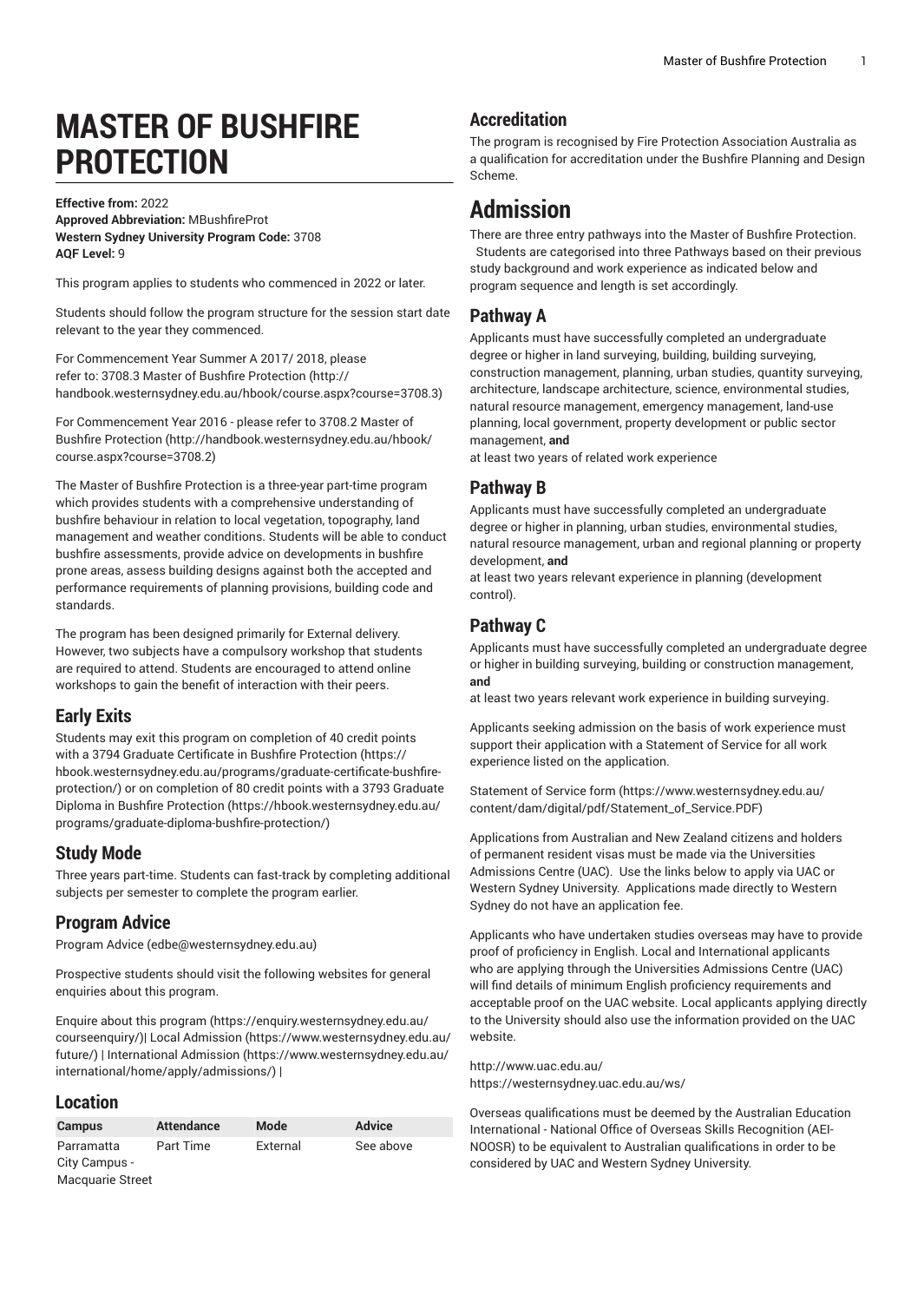# **Recommended Sequence**

The program structure and sequence varies based on the student's previous study background and level, and work experience. See the Admission tab for more details.

#### **Pathway A - Autumn intake**

Qualification for this award requires the successful completion of 160 credit points as per the recommended sequence below.

| <b>Course</b>                           | <b>Title</b>                                                        | Credit<br><b>Points</b> |
|-----------------------------------------|---------------------------------------------------------------------|-------------------------|
| Year 1                                  |                                                                     |                         |
| <b>Autumn</b> session                   |                                                                     |                         |
| <b>ARCH 7004</b>                        | Planning and Development Control                                    | 10                      |
| <b>BLDG 7007</b>                        | <b>Interpreting Building Regulations</b><br>(Residential Buildings) | 10                      |
|                                         | <b>Credit Points</b>                                                | 20                      |
| <b>Spring session</b>                   |                                                                     |                         |
| <b>ENGR 7016</b>                        | Planning for Bushfire Prone Areas                                   |                         |
|                                         | Note: From Spring 2022 ENGR 7016 is replaced by ENGR 6002           | 10                      |
| <b>ENGR 6002</b>                        | Planning for Bushfire Prone Areas                                   |                         |
| <b>BLDG 7004</b>                        | <b>Building in Bushfire Prone Areas</b>                             | 10                      |
| Bushfire Protection (40 credit points). | Students may exit at this point with a Graduate Certificate in      |                         |
|                                         | <b>Credit Points</b>                                                | 20                      |
| Year 2                                  |                                                                     |                         |
| <b>1H</b> session                       |                                                                     |                         |
|                                         | The following subject is not required for students intending to     |                         |
| exit with the Graduate Diploma          |                                                                     |                         |
| <b>BLDG 7014</b>                        | <b>Construction Industry Practice A</b>                             | 20                      |
|                                         | <b>Credit Points</b>                                                | 20                      |
| <b>Autumn</b> session                   |                                                                     |                         |
| <b>ENGR 6001</b>                        | Bushfire Design and Climate Change                                  | 10                      |
|                                         | (Workshop attendance in this subject is required)                   |                         |
| <b>PUBH 7007</b>                        | Disaster and Emergency Management<br>(PG)                           | 10                      |
|                                         | (Workshop attendance in this subject is required)                   |                         |
|                                         | <b>Credit Points</b>                                                | 20                      |
| <b>2H</b> session                       |                                                                     |                         |
| exit with the Graduate Diploma          | The following subject is not required for students intending to     |                         |
| <b>BLDG 7015</b>                        | <b>Construction Industry Practice B</b>                             | 20                      |
|                                         | <b>Credit Points</b>                                                | 20                      |
| <b>Spring session</b>                   |                                                                     |                         |
| <b>ENGR 7026</b>                        | Performance Solutions for Bushfire<br>Protection                    | 10                      |
| <b>BLDG 7008</b>                        | Professional Practice and Building Law                              | 10                      |
| Bushfire Protection (80 credit points). | Students may exit at this point with a Graduate Diploma in          |                         |
|                                         | <b>Credit Points</b>                                                | 20                      |
| Year <sub>3</sub>                       |                                                                     |                         |
| <b>Autumn</b> session                   |                                                                     |                         |
| <b>INFO 7010</b>                        | Research Project A                                                  | 20                      |
|                                         | <b>Credit Points</b>                                                | 20                      |

#### **Spring session**

| <b>INFO 7011</b> | Research Project B         | 20  |
|------------------|----------------------------|-----|
|                  | <b>Credit Points</b>       | 20  |
|                  | <b>Total Credit Points</b> | 160 |

#### **Pathway B - Spring intake**

Qualification for this award requires the successful completion of 160 credit points as per the recommended sequence below.

| Course                         | Title                                                               | Credit<br><b>Points</b> |
|--------------------------------|---------------------------------------------------------------------|-------------------------|
| Year 1                         |                                                                     |                         |
| <b>Spring session</b>          |                                                                     |                         |
| <b>ENGR 7016</b>               | Planning for Bushfire Prone Areas                                   |                         |
|                                | Note: From Spring 2022 ENGR 7016 is replaced by ENGR 6002           | 10                      |
| <b>ENGR 6002</b>               | Planning for Bushfire Prone Areas                                   |                         |
| <b>BLDG 7008</b>               | Professional Practice and Building Law                              | 10                      |
|                                | <b>Credit Points</b>                                                | 20                      |
| <b>Autumn</b> session          |                                                                     |                         |
| <b>ENGR 6001</b>               | <b>Bushfire Design and Climate Change</b>                           | 10                      |
|                                | (Workshop attendance in this subject is required)                   |                         |
| <b>BLDG 7007</b>               | <b>Interpreting Building Regulations</b><br>(Residential Buildings) | 10                      |
|                                | <b>Credit Points</b>                                                | 20                      |
| Year <sub>2</sub>              |                                                                     |                         |
| <b>2H SESSION</b>              |                                                                     |                         |
|                                | The following subject is not required for students intending to     |                         |
| exit with the Graduate Diploma |                                                                     |                         |
| <b>BLDG 7014</b>               | <b>Construction Industry Practice A</b>                             | 20                      |
| <b>SPRING SESSION</b>          |                                                                     |                         |
| <b>BLDG 7004</b>               | Building in Bushfire Prone Areas                                    | 10                      |
| <b>ENGR 7026</b>               | Performance Solutions for Bushfire<br>Protection                    | 10                      |
| <b>1H SESSION</b>              |                                                                     |                         |
| exit with the Graduate Diploma | The following subject is not required for students intending to     |                         |
| <b>BLDG 7015</b>               | <b>Construction Industry Practice B</b>                             | 20                      |
| <b>AUTUMN SESSION</b>          |                                                                     |                         |
| <b>ARCH 7004</b>               | Planning and Development Control                                    | 10                      |
| <b>PUBH 7007</b>               | Disaster and Emergency Management<br>(PG)                           | 10                      |
|                                | (Workshop attendance in this subject is required)                   |                         |
|                                | Students may exit with a Graduate Certificate in Bushfire           |                         |
| ARCH 7004 and BLDG 7007        | Protection (40 credit points) with ENGR 7016, BLDG 7004,            |                         |
|                                | <b>Credit Points</b>                                                | 80                      |
| Year <sub>3</sub>              |                                                                     |                         |
| <b>Spring session</b>          |                                                                     |                         |
| <b>INFO 7010</b>               | Research Project A                                                  | 20                      |
|                                | <b>Credit Points</b>                                                | 20                      |
| <b>Autumn session</b>          |                                                                     |                         |
| INFO 7011                      | Research Project B                                                  | 20                      |
|                                | <b>Credit Points</b>                                                | 20                      |
|                                | <b>Total Credit Points</b>                                          | 160                     |